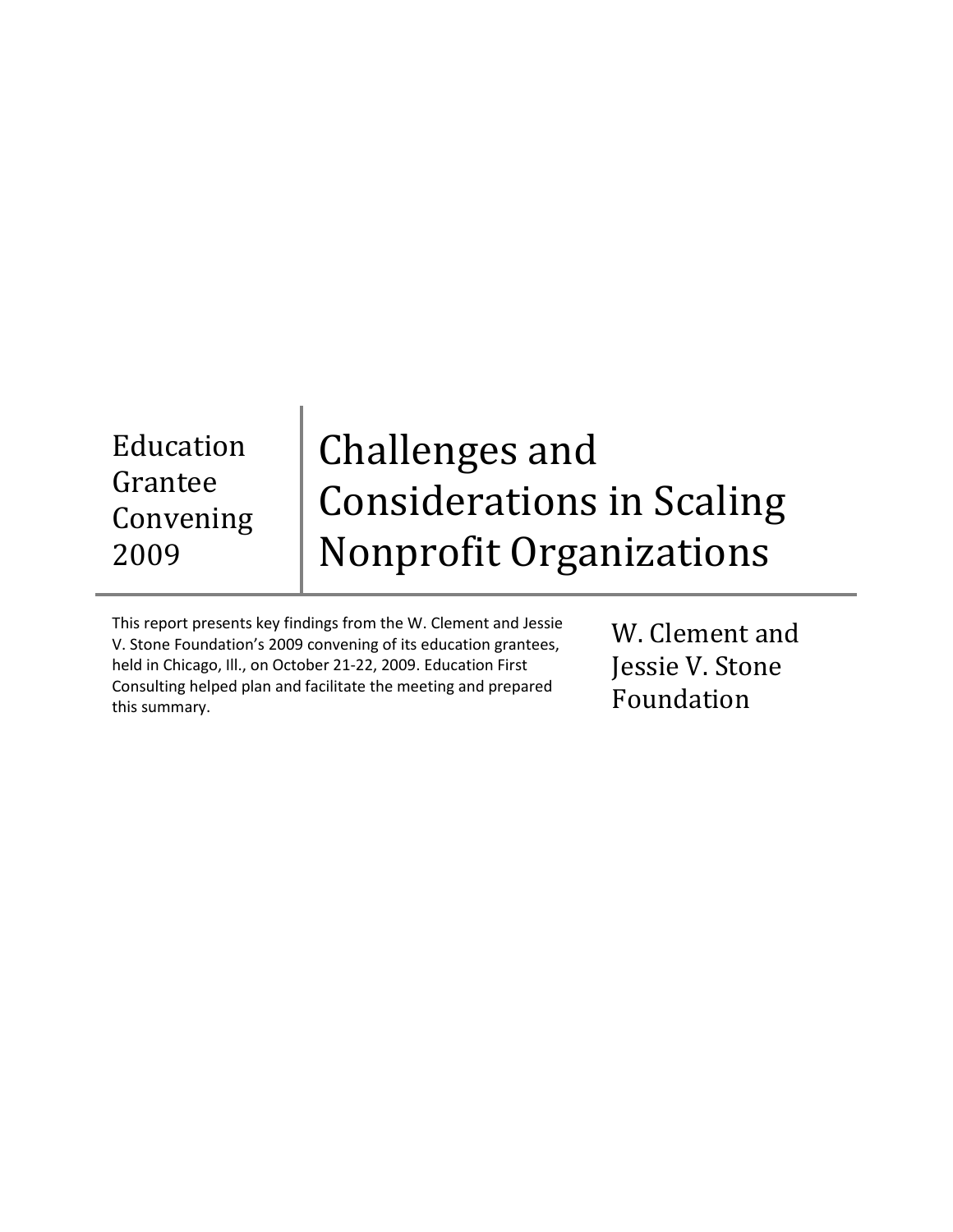## Overview and Meeting Design

This report presents the outcomes and key findings from the W. Clement & Jessie V. Stone Foundation's 2009 convening of its education grantees, held in Chicago, Ill., on October 21-22, 2009.

The meeting theme—"Scaling Up in the Nonprofit Sector" gave grantees an opportunity to think deeply about the challenges and considerations involved in scaling up their organizations' work.

The meeting built upon the Foundation's successful 2008 convening, incorporating feedback from participants who said they valued the opportunity to meet with nonprofit leaders doing similar work and facing similar challenges. Many grantees also had told the Foundation they were beginning to struggle with issues of scale and sustainability and could use help sorting out next steps and successful scaling strategies.

The meeting had two goals:

- **Provide a framework for identifying and prioritizing** the scaling and sustainability challenges they face.
- Offer advice to organizations struggling with issues of scale, business planning and internal infrastructure—drawn from the advice of peer grantees who had already or were in the midst of tackling these issues.

# About the Stone Foundation

The W. Clement & Jessie V. Stone Foundation is committed to providing educational and developmental opportunities to disadvantaged children and young people that enable them to fulfill their potential. The Foundation makes grants in the areas of education, early childhood development and youth development; its education grants emphasize teacher quality and principal leadership.

Based in San Francisco, the Foundation concentrates its giving in Chicago, the San Francisco Bay Area, New York and Boston.

The convening was attended by 20 grantees from four cities across the country, all of whom are leaders in the field of education. (See Appendix 1 for a list of participants.) Speakers and experts presenting at the meeting included management consultants and some of the Foundation's own grantees who have put in place plans to scale. (See Appendix 2 for a list of speakers and their bios.)

The convening's format aimed to balance information dissemination with rich group discussion and debate. Organized into five main sections, it included presentations, large and small group discussions, and time for grantees to pose pressing questions:

- The convening opened with a detailed presentation and large group discussion, "Considerations, Challenges and Advice for Scaling Nonprofits," led by Roger King, a nonprofit management consultant who specializes in helping nonprofits grow.
- Next, three of the Foundation's grantees presented the growth stories of their own organizations, reflecting on successes and challenges they have faced—and continue to face—in the process of scaling up.
- Small group work sessions encouraged participants to discuss and debate scaling-up strategies including when it makes sense for an organization to scale—in more detail and to consider their organizations' value propositions.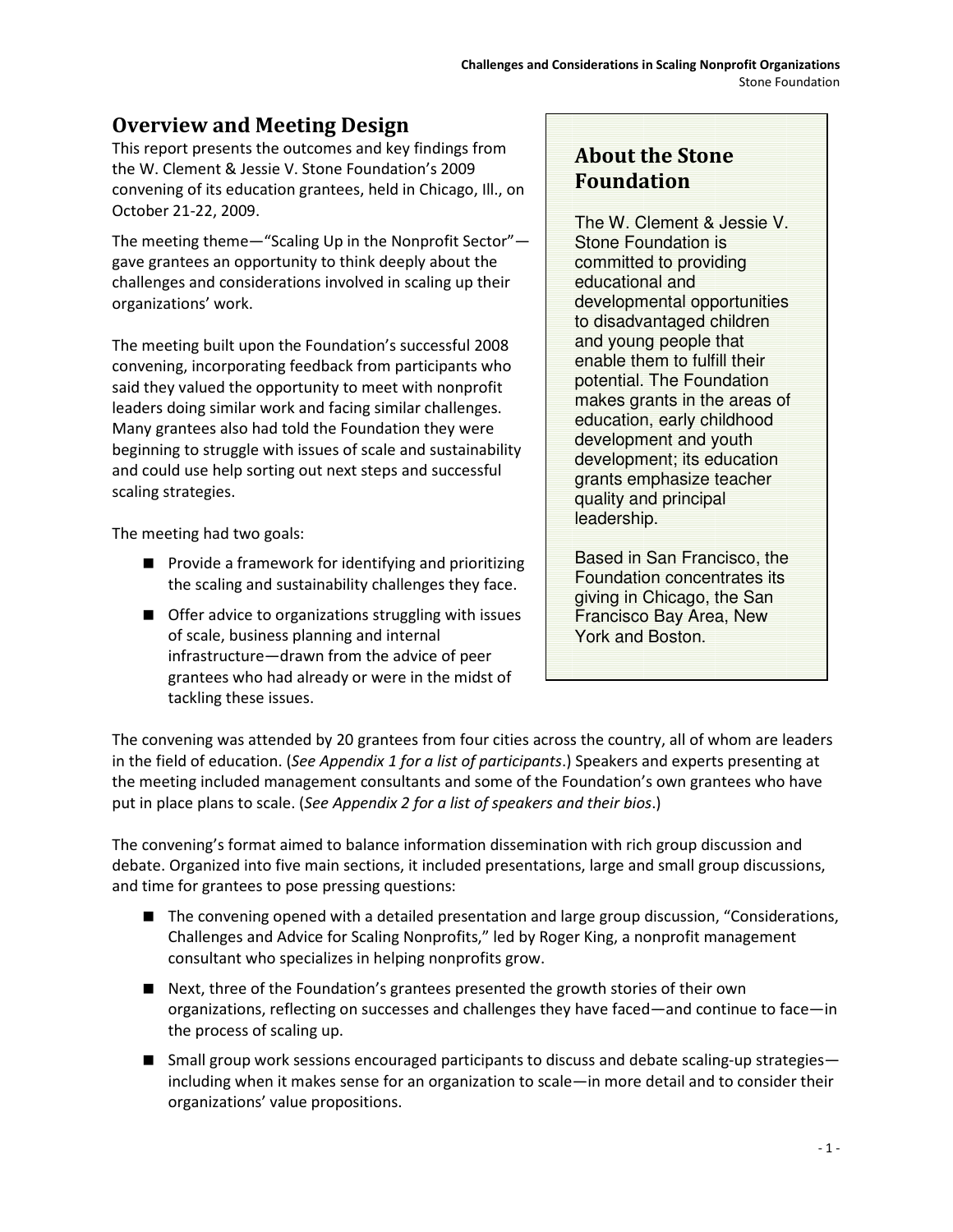- $\blacksquare$  Participants also were given the opportunity to pose additional or unresolved questions during an "open mic" session.
- The convening concluded with a discussion of key themes that emerged, as well as next steps.

This report summarizes cross-cutting themes, dilemmas and ideas that surfaced throughout the meeting's discussions.

## On Grantees' Minds: What Is Scale and Why Is It So Hard?

Prior to the convening, grantees were asked to share their conceptions about what scale is and what troubles them most as they think about scaling their organizations' work.

Definitions of scale included:

- Exponential growth and continuous improvement;
- Efficiency;
- **E** Effectiveness in leveraging resources;
- Delivering high quality of services with consistency; and
- Ability to replicate the program model.

In addition to these varied definitions, grantees expressed many different and often overlapping concerns about the idea of scaling their organizations or programs. Some grantees said they were worried about finding capacity within their organizations, as well as in the schools and districts in which they work, to ramp up and expand. Others expressed concerns about keeping true to their program model and worried about compromising key program elements that ensure quality and impact. Many grantees said they worried about maintaining quality control and high expectations; others worried that scaling could result in a loss of their organizations' feeling of intimacy, collegiality or community. Pacing and

## Grantee Growth Story: **Developmental Studies Center**

Developmental Studies Center helps students develop academically, ethically, socially and emotionally. Since 1980, it has been creating research-based curricula and providing professional development services to help schools and afterschool programs teach children to think critically and clearly while instilling values of kindness, helpfulness, personal responsibility and respect. In 1999, DSC's programs were adopted in 1,250 classrooms and afterschool sites; now, the adoption rate exceeds 25,000 classrooms and schools annually, and the organization is approaching \$20 million in annual earned revenues.

## **In Their Own Words**

We are certainly at scale relative to a decade ago. We are not yet selfsufficient and still need grant money for certain costs. If we grow \$5 million more in annual earned revenues, we hope to become self-sufficient. We want to preserve the integrity of what we offer and at the same time to continue growing at a rapid rate.

After operating for nearly 20 years and achieving only modest reach, we decided to bet everything on dissemination. We created a sizeable in-house marketing department and hired independent sales reps to market our programs to school districts. Some people left the organization—it was a painful parting. Since then, our program adoption rate has increased dramatically.

–Eric Schaps, president Developmental Studies Center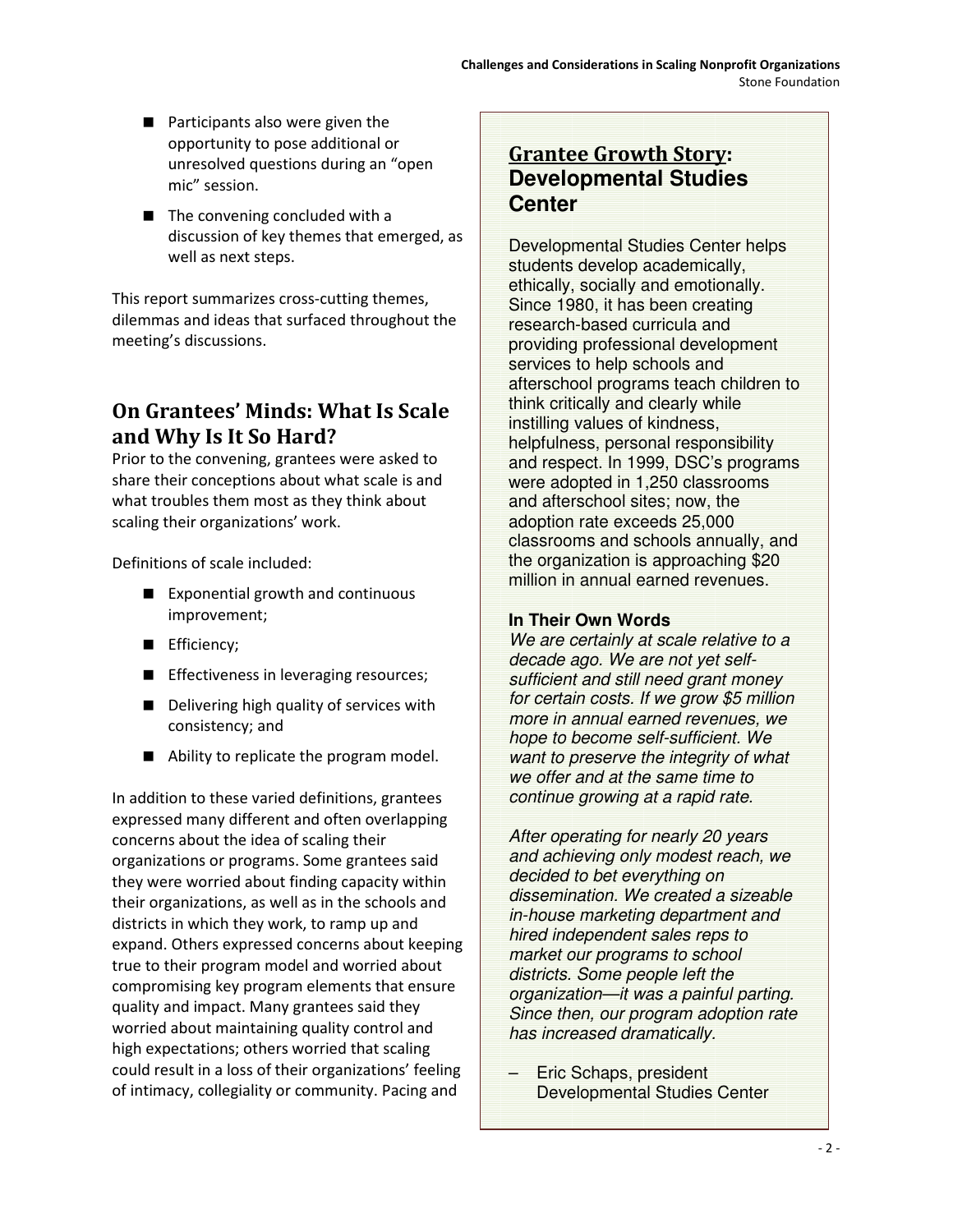timing, as well as the strain that rapid growth can put on top-level leaders, were also mentioned as concerns. And finally, many grantees worried about the financial costs of scaling up: some said they were not confident their organizations could afford to grow in today's turbulent economic climate.

Competing definitions of scale and the obstacles that growing nonprofit organizations face were recurrent themes throughout the convening's large and small group discussions. These themes underscore the difficult, complex and sometimes vague issues nonprofit leaders must confront when looking at whether and how to scale their organizations.

| There are a thousand precious pilots,<br>very few institutions and no brands in |
|---------------------------------------------------------------------------------|
| the nonprofit sector.                                                           |
| I uselle assessed the believes the second province                              |

I walk away thinking, 'Are we leaving some value on the table there? Why is it that there are so many more forprofits at scale?'

– Roger King, nonprofit management consultant and convening presenter

Both these questions and the advice experts and grantees offered are described in the report sections that follow.

# Key Lessons: Considerations, Challenges and Advice for Scaling Nonprofits

The convening's keynote presentation, offered by consultant Roger King, proposed key scaling considerations for nonprofit organizations and deliberately sought to provoke debate, discussion and reflection among attendees. King, a management consultant who formerly worked at Bain & Co., works with nonprofit organizations that have the potential to go to scale. He began his efforts with City Year in the early 1990s, and since then has worked pro-bono full time to help several other nonprofit organizations scale up.

King's presentation opened with a discussion of how best to define scale in the nonprofit sector. He acknowledged that many different conceptions of scale exist, but he offered his own definition to frame the presentation and encourage discussion. According to King, achieving scale means "realizing a substantial portion of the full potential of a concept or program," which could include:

- Wide geographic spread;
- Broad adoption;
- **Powerful and full program implementation;**
- Sustainability;
- **Wide recognition.**

With this definition in mind, King's presentation offered this advice on achieving scale in the nonprofit sector:

Experience matters. Lower costs come from superior practices, which come through greater experience. This concept, known as the "experience curve" in management literature, allows organizations with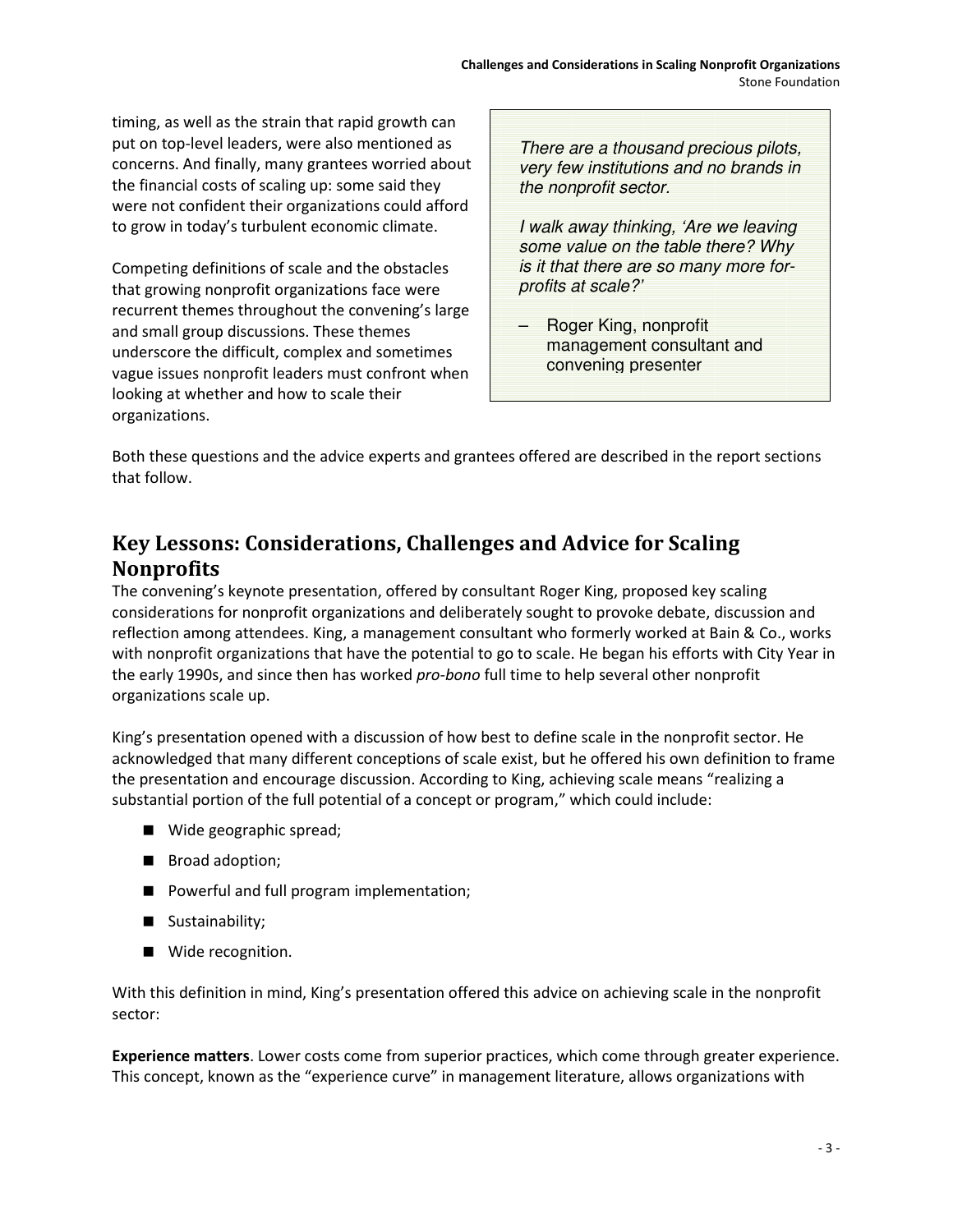more experience to decrease costs and therefore grow more quickly. King puts it this way: "The more often you do something, the better you are at it, and the cheaper it is."

"Precious pilots" do not create wide-scale impact. In the nonprofit sector, there are "a thousand precious pilots, very few institutions and no brands," according to King. If nonprofit organizations focus only on running pilot programs, they will never have large-scale impact, and they will not reach their potential in terms of delivering maximum value to their clients or stakeholders.

The wariness of nonprofit leaders to embrace lessons from the for-profit world constrains growth. There is a significant difference between the language of business and the language of nonprofits, which reflects a philosophical gap. To achieve scale, nonprofit organizations should embrace some of the perspectives, strategies and lessons learned from the business world, argued King. (See Figure 1 below for King's description of the philosophy and values shared by many nonprofit leaders.)

#### Scaling up requires making

trade-offs. Organizations can use different "vehicles" to accomplish their goals, including direct services, technical assistance and publishing. Some vehicles are better than others for achieving breadth of impact—publishing, for example, has a greater breadth of impact than direct service, but it may result in a lower quality of impact than a vehicle with less potential for breadth. Scaling up often requires choosing one or a combination of vehicles that best allow an organization to balance breadth of adoption with quality of impact.

## A strong value proposition is essential to successful growth. A

scalable nonprofit organization must have a strong value proposition—meaning its program value must exceed the total cost to clients and payers/funders. To understand its value proposition, an organization should consider

## Scaling Up: Prevailing Values and Language in the Nonprofit Sector

|                   | Virtuous<br><b>Attributes</b>                         | <b>Suspicious</b><br><b>Qualities</b>                |
|-------------------|-------------------------------------------------------|------------------------------------------------------|
| Programs          | Small<br>Local<br>Grassroots                          | Large<br><b>National</b><br><b>Networked</b>         |
| <b>Products</b>   | Custom<br>Comprehensive                               | Standard<br>Limited                                  |
| <b>Strategies</b> | Opportunistic<br>Collaborative<br>Flexible<br>Organic | <b>Directed</b><br>Independent<br>Focused<br>Planned |
| Structure         | Affiliates                                            | Offices                                              |
| <b>Management</b> | Flat<br>Lean                                          | Hierarchical<br>Robust                               |

Figure 1: The prevailing values and language of nonprofit leaders tend to embrace certain attributes and find other, business-focused attributes suspicious. Adapted from "A Theory of Scale," presentation by Roger King, Oct. 22, 2009.

the following questions: Does the program justify the time and expense required? If clients had greater resources, would they pay for this program? Is this program the best use of the resources invested in the organization?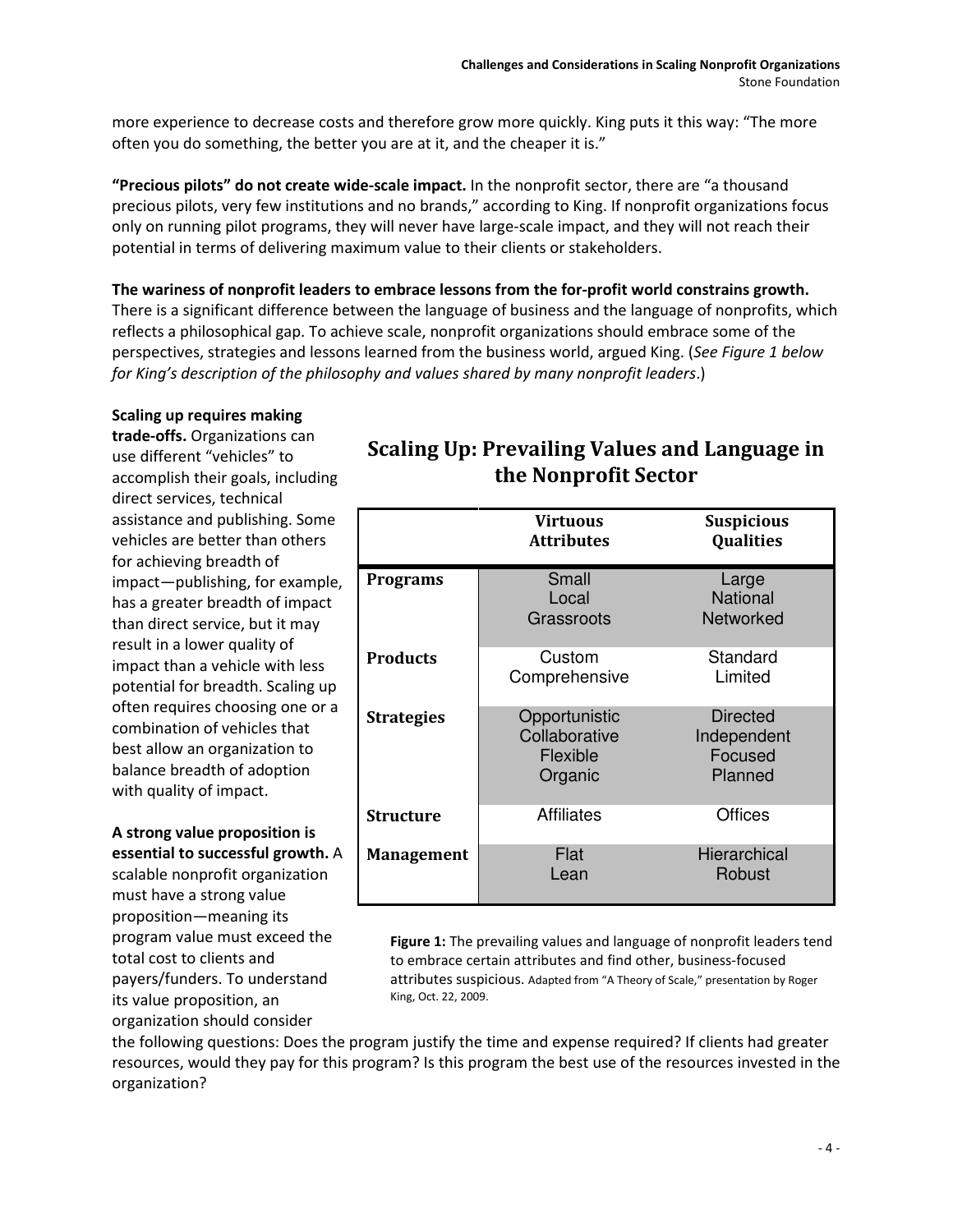Five key considerations should influence a plan for scaling. According to King, these considerations are:

- *Products*—Simple and standard products are more scalable than comprehensive and custom products.
- Vehicles–Organizations should choose a vehicle (or vehicles) that maximize impact, both in breadth and quality.
- Business model-Most nonprofits shouldn't be scaled. Nonprofit leaders need to understand if the organization really is financially stable and sustainable enough to scale up.
- *Structure*—Most nonprofits employ a relatively loose structure of affiliates, and it is difficult to capture the benefits of shared experience across this sort of heterogeneous network. The more complex the delivery of a program, the more important it is for an organization to have a tighter structure instead of a heterogeneous network.
- *Management*—The execution of an organization's programs or projects makes all the difference. Nonprofits must also invest in organizational capacity (such as finance, human resources and information technology), not just in specific programs or projects.

# Key Findings: Grantee Reflections and Debate

Roger King's opening presentation and discussions with the three Stone Foundation

## Grantee Growth Story: **The New Teacher Center**

The New Teacher Center's mission is to accelerate student learning by accelerating the effectiveness of teachers and school leaders. Founded in 1998, the New Teacher Center now has an \$18 million budget with 255 contracts in 40 states.

## **In Their Own Words**

We are focusing on measuring impact, knowledge management and performance management. Building these out will help us be at a place where steady growth and performance happens. As you're going so fast, it's easy to let your products go stale. We have a cycle of revision—not every six months, but every two years.

We've grown without a communications plan, a development director, and without operational support. We now have a Board, COO and Chief of Staff. The biggest surprise is that if we (nonprofits) want to have the type of impact we need, we must adopt more business practices. Our aspiration is to reach every kid in every hard-to-reach part of America. In order to do that, we have to build a partnership with the best practices in businesses that help us emerge.

–Ellen Moir, CEO The New Teacher Center

grantees who are scaling their work led to a robust conversation and considerable debate. The following ideas and reactions surfaced regularly as grantees talked through the issues:

Organizations should understand their impact before they scale. Many nonprofit organizations remain unsure of their impact, and without a clear understanding of impact, scaling up is not desirable. While it can be difficult to measure impact in the nonprofit sector, many organizations are understandably reluctant to scale until they are convinced their approach has the evidence to demonstrate its impact and wide-scale utility.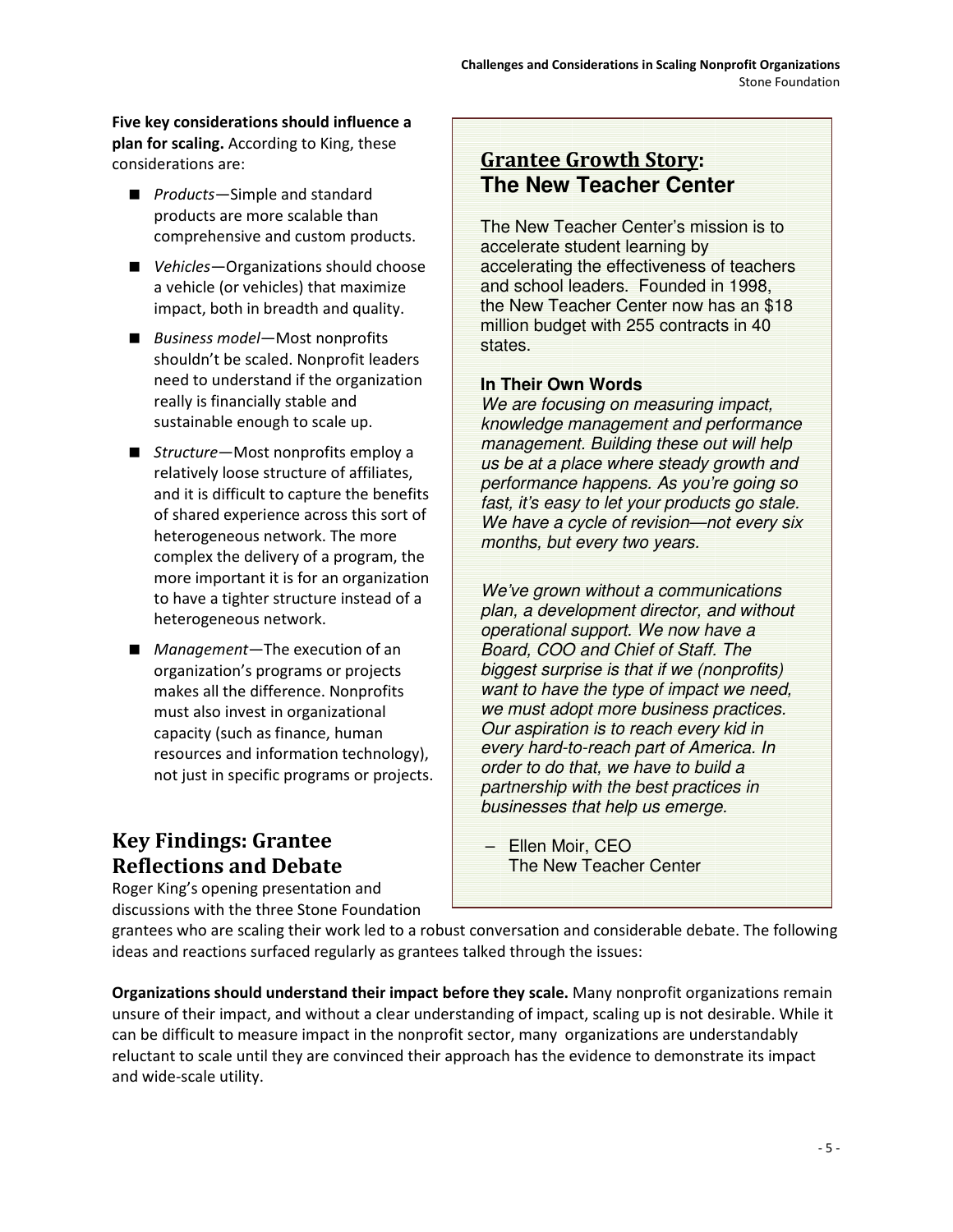# Grantee Growth Story: **The Strategic Literacy Initiative**

The Strategic Literacy Initiative at West Ed aims to help students be better readers and writers by providing teachers with professional development tools, protocols and materials in adolescent literacy. The organization had a \$2.1 million budget in 2009, and served approximately 1,600 teachers.

#### **In Their Own Words**

We thought we had been scaling up. We started moving to a fee-for-service model in 2005 and were growing modestly. Publications, word of mouth and presentations comprised our growth model. We were fortunately forced to develop a business plan for a grant we didn't get. WestEd supported us and brought in a business consultant to help us. The key point is that it's helpful to bring in someone externally to look internally and ask you questions. Between 2003 and 2008, we developed significant pieces for scale up. We had 50-60 national consultants go out to deliver our services. In 2008, we needed a new plan.

We've begun the process of talking with funders about scaling, and securing growth capital. We've found them willing and engaged. We're surprised they've accepted our invitation to be involved in those meetings.

– Ruth Schoenbach, project director Strategic Literacy Initiative

The complexity of education makes going to scale especially difficult. The education sector is trying to solve complex problems that don't have easy answers. In addition, there are multiple players local and state education departments and nonprofits, for example—working to solve problems, often with competing or conflicting approaches. In this context, managing innovation and scaling up is a complicated enterprise.

There is disagreement about whether scale is a relative or absolute concept. If it's relative, one organization's definition of "achieving scale" might look very different than another organization's definition. If scale is absolute, then all organizations must reach a certain level of spread, adoption, sustainability and recognition in order to be "at scale."

While many nonprofits that have successfully scaled have relied on for-profit strategies, lessons from the corporate world are not always transferable. King argued that one important way to work toward scale in the nonprofit sector is to think about how scale has been achieved in the for-profit sector. However, many grantees observed that it is not completely clear the two are comparable: Should nonprofit organizations look to McDonalds or Microsoft as paradigms for achieving scale? Is "profit" in the forprofit sector really comparable to "impact" in the nonprofit sector?

Going to scale may not be the best measure of an organization's success. The value of the product or service being delivered is an important consideration, too. An organization is not necessarily successful if it achieves scale but does not deliver a high-quality or valuable product. It is dangerous to focus on breadth of adoption before quality of impact.

Funders are key partners in helping organizations scale-up. Grant seekers need to ask for what they want from funders—if they need unrestricted money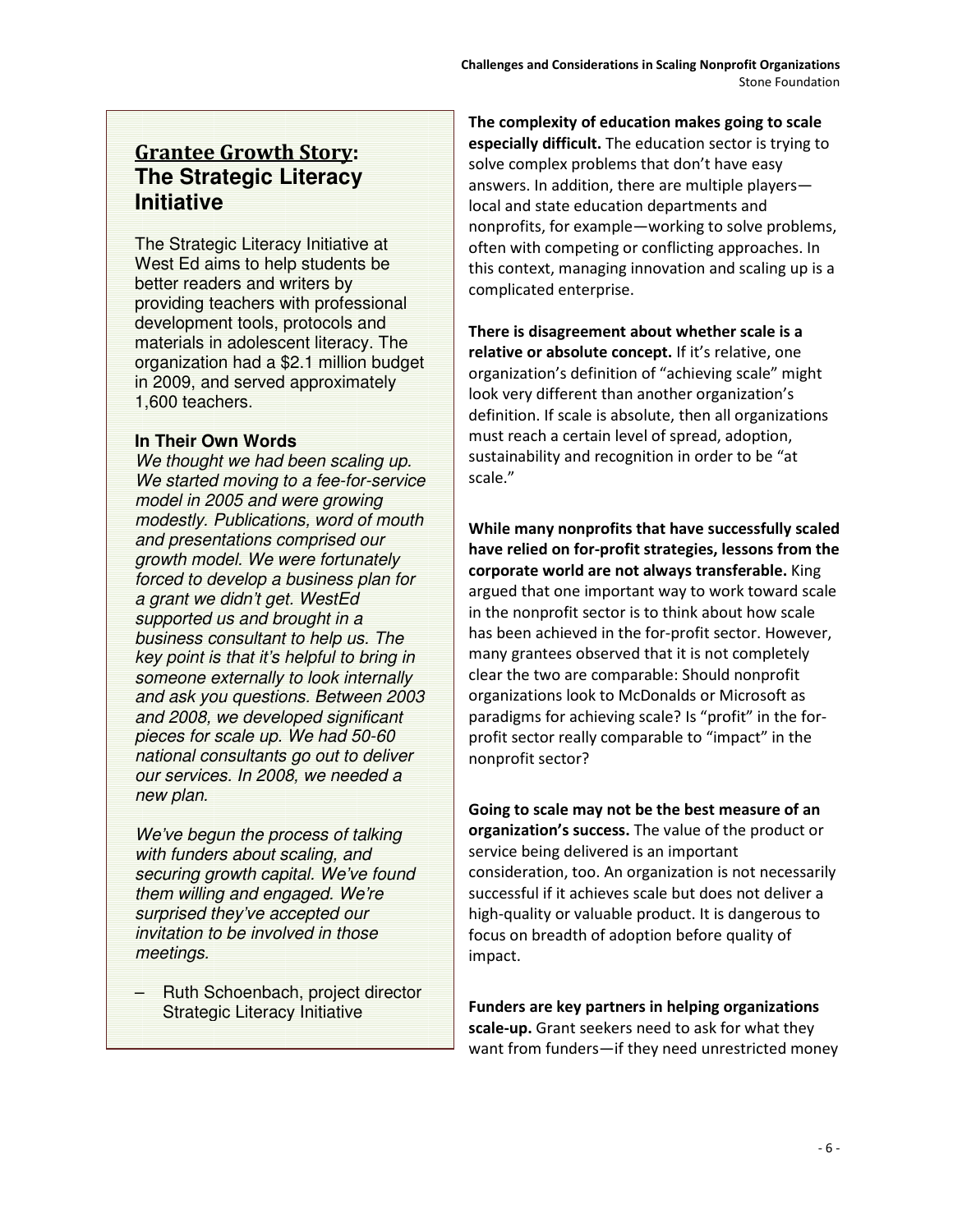to scale up, they need to be able to request those kinds of funds. Making the case for scaling up requires a different approach than program funding. Nonprofits and foundations need to understand the value of investing in organizational capacity and infrastructure.

Still, funders should be wary of investing in scaling up a program (or organization) too early or too quickly. An organization has to be ready to scale to a larger size, or it risks losing fidelity to its mission or straining the organization. If money is invested too early, before the organizational infrastructure is there to support it, a program won't get to scale. Governments and foundations often invest their money before the market is developed; money follows the concept before the structure is in place. The small schools movement is a recent example, according to some meeting participants.

Nonprofits need to identify outside factors necessary for scaling up. One challenge is identifying and understanding factors external to the nonprofit that are necessary for scaling up. For example, a given organization might provide services that are more valuable in certain regional markets than others.

# Key Findings from Small Group Discussions

After the morning presentation and large group discussions, grantees separated in the afternoon into three small groups (organized roughly by organizational focus area), where they had the opportunity for

more specific discussions informed by examples from their own organizations. Each of the three groups had a different conversation, but all honed in on the similar question of impact: How can impact be measured? How does impact relate to plans for scaling up? How can an organization more precisely define its value?

Grantees roundly agreed that conversations about how to measure impact are essential to conversations about scaling. Nonprofits know the importance of demonstrating impact to secure funding, to prove the value of their programs to districts and other stakeholders, and to ensure that the organization is delivering value to students. As one grantee said, "We are looking for a proof

We are looking for a proof point before we go to scale. Why scale unless you have proof positive that something works? It is not just scale for the reason of getting bigger, but scale for improving more kids' lives.

— Stone Foundation education grantee

point before we go to scale. Why scale unless you have proof positive that something works? It is not just scale for the reason of getting bigger, but scale for improving more kids' lives."

The small group discussions also touched on the complexity of defining an organization's value, since that value may be different relative to particular stakeholders. For example, what a school district considers the value of a program can be very different from how the organization understands its value. Measuring value can be as—or more—complicated as defining value, and it is important for an organization to use a range of metrics that complement each other when demonstrating value to funders and clients. For example, for many organizations it is important to show both impact (improved test scores and student performance, for example) and cost-effectiveness.

Many grantees stressed the importance of communicating an organization's value to different audiences, since demonstrated success drives schools—and funders—to invest; organizations need to appropriately claim credit for what they can. However, in reality, many nonprofits don't do a good job of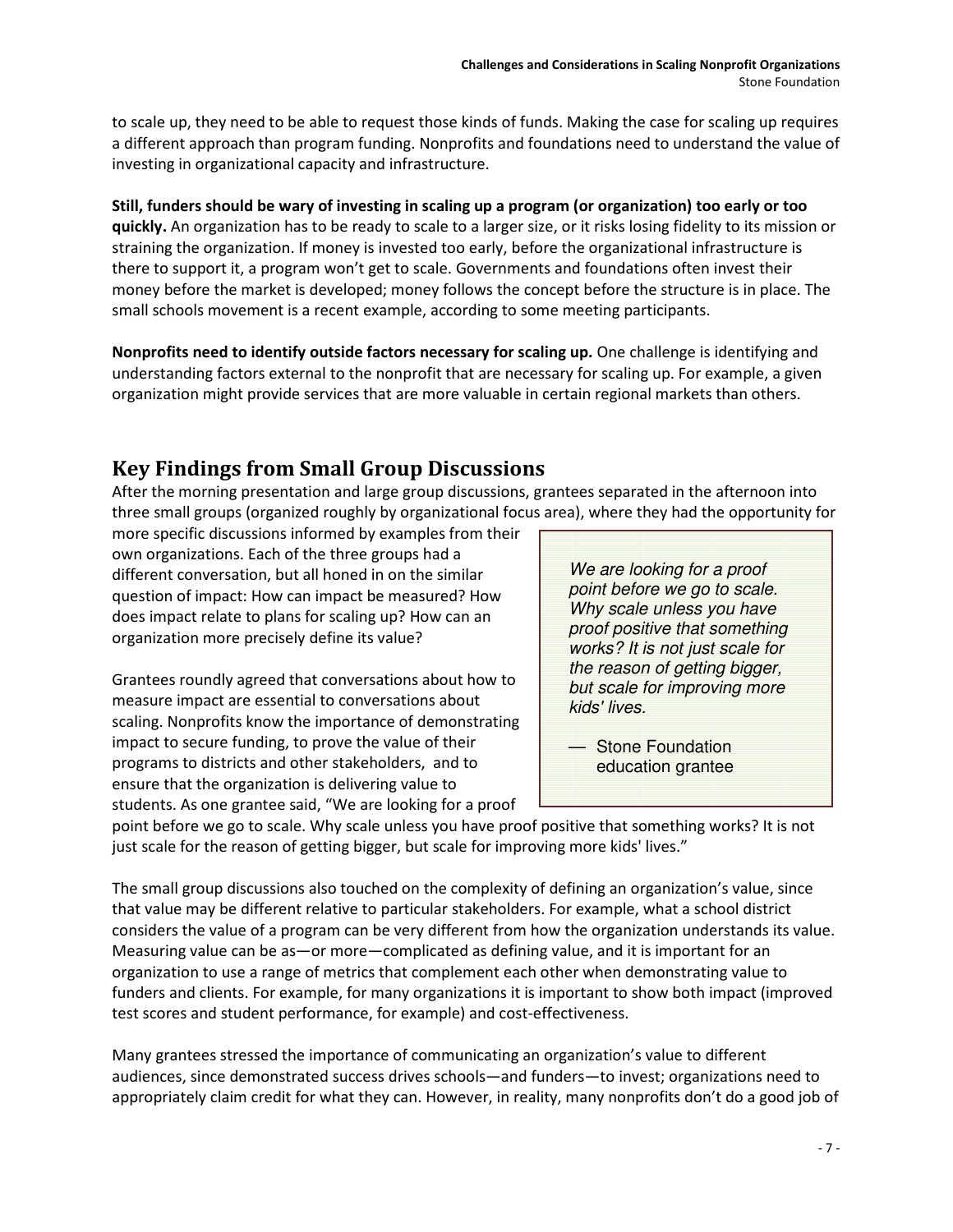advertising their value. Taking credit for success can be difficult, since it is a complicated prospect to give credit to partners or districts and at the same time claim success as belonging to the organization.

Grantees also emphasized the challenge of scaling up in the education marketplace. Some grantees suggested the education sector may not have the right infrastructure or design in place to support scaled organizations or programs. There also may be real market opportunities in education that may not move the needle on student achievement (impact); for example, one grantee observed that an organization could capture a lot of revenue in the sector but not make any difference in student outcomes. In addition, as one grantee noted, "The behavioral economics of the marketplace are mindboggling." In other words, investors in the education marketplace do not always behave rationally. Investors are driven by many factors other than cost of a program or impact, and they may not always make rational investment decisions.

## Conclusions and Considerations for Future Planning

As a result of the 2009 convening, grantees said they planned to take various actions, including sharing key lessons from the convening with executive team members and colleagues at their respective organizations. In particular, as a result of the convening, grantees said they would act to bring their management teams together around the language and business principles needed for scaling up, to engage other grantees who might be potential collaborators or thought partners, and to think more deeply about what "scale" might mean for their organization.

The convening also led to several important conclusions that the Stone Foundation should consider as it looks to the future. Grantees roundly agreed that they would like to participate in future convenings, and they have a very strong interest in the topic of impact and measurement. In particular, grantees said they would be interested in addressing the following topics at a future convening: the relationship between impact and sustainability; how programs measure impact and what these measures tell us; an in-depth consideration of a particular component of scaling; and the relationship between innovation and scale.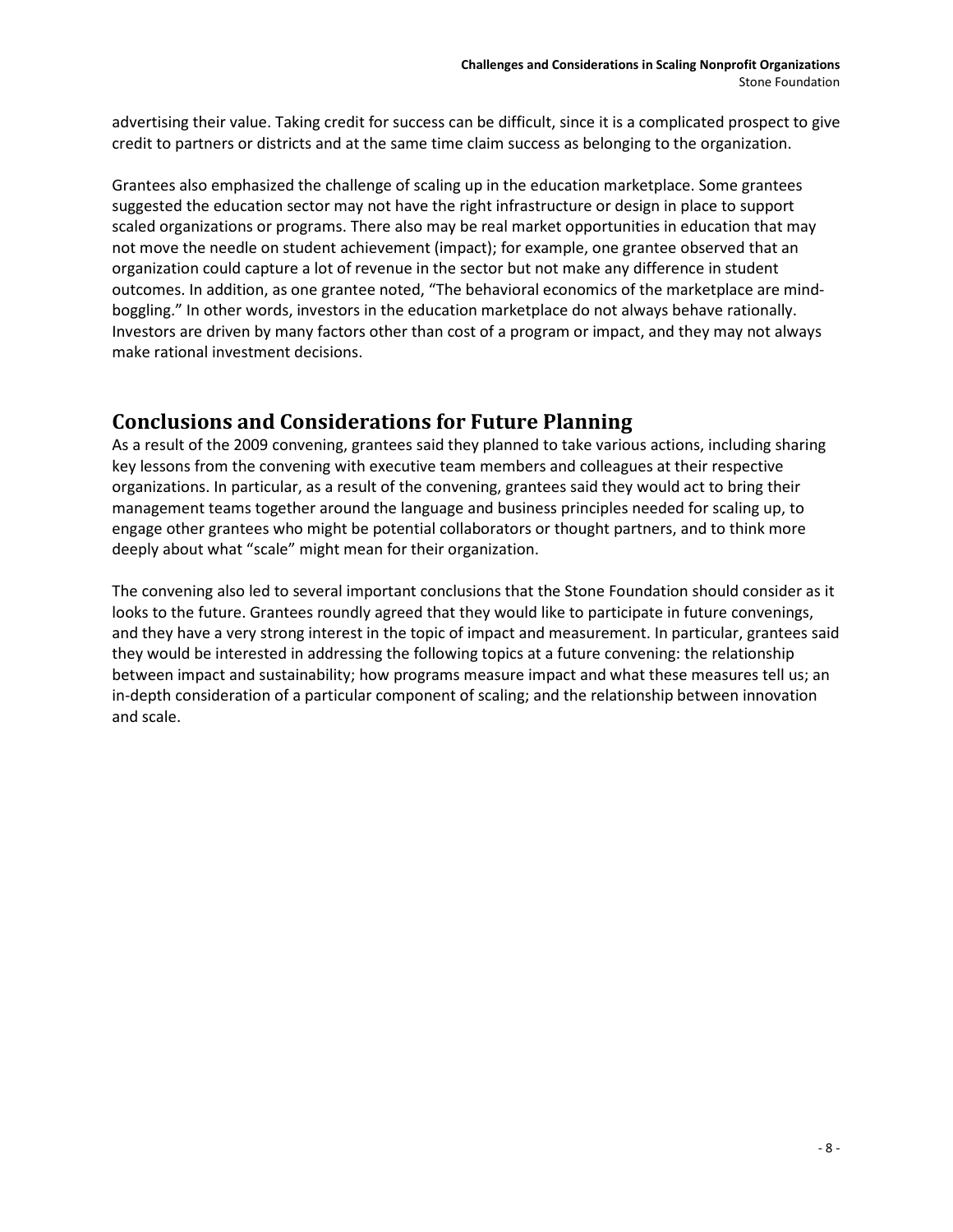## Appendix 1: Grantee Attendees

Meg Anderson Director, Principal Residency Network Center for Collaborative Education

Shane Caterino Director, Corporate & Foundation Giving Academy for Urban School Leadership

LaShawn Routé Chatmon Executive Director Bay Area Coalition for Equitable Schools

Ellen Guiney Executive Director Boston Plan for Excellence

Robert Hughes President New Visions for Public Schools

Janet Knupp President Chicago Public Education Fund

Robert Lesser Director of Operations Replications, Inc.

Anissa Listak Managing Director Urban Teacher Residency United

Derek Mitchell CEO Partners in School Innovation

Ellen Moir Executive Director New Teacher Center Michael Moore Executive Director, Bay Area New Leaders for New Schools

David Osta Chicago Director of Policy and Communication New Teacher Center

Eric Schaps President Developmental Studies Center

Ruth Schoenbach Project Director Strategic Literacy Initiative at WestEd

Jesse Solomon Director Boston Teacher Residency Project

Claire E. Sylvan Executive Director Internationals Network for Public Schools

Steve Tozer Professor of Policy Studies, College of Education University of Illinois at Chicago

Liliana Vargas Director, School Development Internationals Network for Public Schools

Jared Washington Director Carter G. Woodson Middle School / University of Chicago Charter School

Linda Wing Deputy Director University of Chicago Urban Education Institute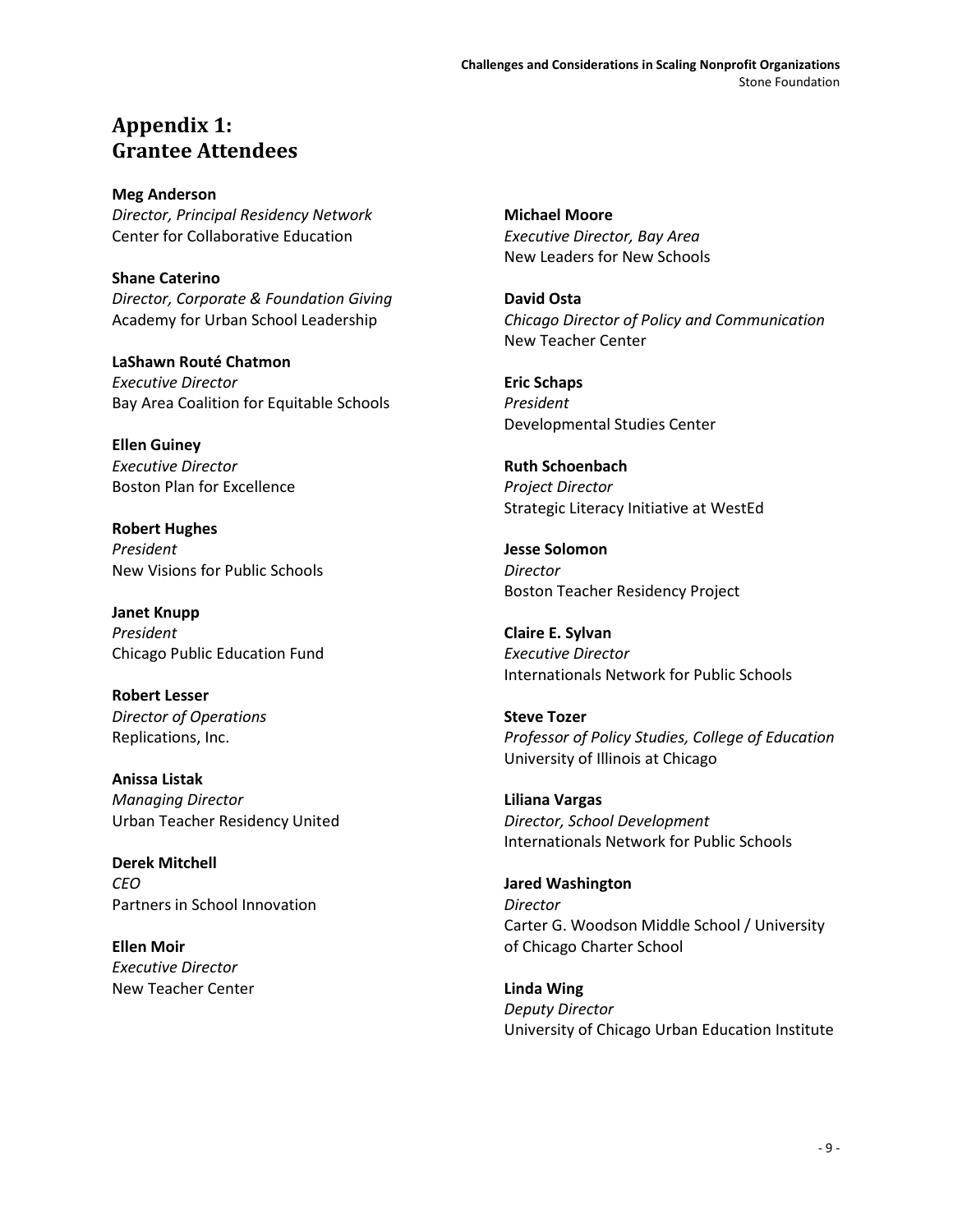# Appendix 2: Speaker Biographies

### Susan Bodary—principal, Education First Consulting

Bodary is an education policy and reform leader with a proven track record of success in local, statewide and national education initiatives. Before joining Education First Consulting, she served as the founding executive director of EDvention, a preschool-to-workforce consortium of more than 80 partners dedicated to accelerating science, technology, engineering and math (STEM) talent to grow the economy. As part of this strategic effort, EDvention established Ohio's STEM Education Resource Center through a grant from the National Governors Association and is a founding partner of the Dayton Regional STEM School. Prior to her work at EDvention, Bodary worked as an education and workforce advisor to Ohio Governor Bob Taft, where she led a policy team advising on early, primary, secondary and higher education as well as workforce development. Bodary also served as the executive director of Project READ, a coalition of more than 50 schools, businesses and community organizations dedicated to addressing lifelong literacy issues. She is a distinguished policy associate at the University of Dayton's School of Education and Allied Professions and a senior policy consultant with Achieve, Inc., a national education policy reform organization in Washington, D.C. Bodary holds bachelor's degrees in public law and organizational communication from Eastern Michigan University.

#### Roger King—consultant

Roger King has worked with nonprofits on strategy and organizational development since the early 1990s. He was a consultant with Bain & Company, an international strategy consulting firm, from 1983 to 1992. King holds an A.B. and an M.B.A. from Harvard University.

#### Ellen Moir—founder and executive director, The New Teacher Center

Moir began her career as a bilingual teacher in Santa Paula, Calif., in 1972. In 1978, she became supervisor of teacher education at the University of California-Santa Cruz and a lecturer in the education department. From 1985 to 2000, Moir was director of teacher education at the university. She launched the Santa Cruz New Teacher Project in 1988, an innovative new teacher support program that she has directed since its inception. She founded the New Teacher Center in 1998. Moir has published articles in a number of professional journals, including Educational Leadership, Journal of Staff Development and Teacher Education Quarterly. She holds a B.A. from California State University-Northridge and an M.A. from San Jose State University. Moir was a recipient of the 2005 Harold W. McGraw Prize in Education. In 2003, she received the California Council on Teacher Education Distinguished Teacher Educator Award.

#### Eric Schaps—president, Developmental Studies Center

Eric Schaps founded Developmental Studies Center in 1980 to specialize in designing and evaluating educational programs that promote children's social, ethical and academic development. Schaps is the author of three books and over 60 book chapters and articles on substance abuse prevention, character education, school improvement and program evaluation. He has been principal investigator on over \$40 million in grants from public and philanthropic sources. He serves on several boards and advisory panels, including the Boys & Girls Clubs of America. Shaps earned his Ph.D. in social psychology from Northwestern University, where he also did his undergraduate work.